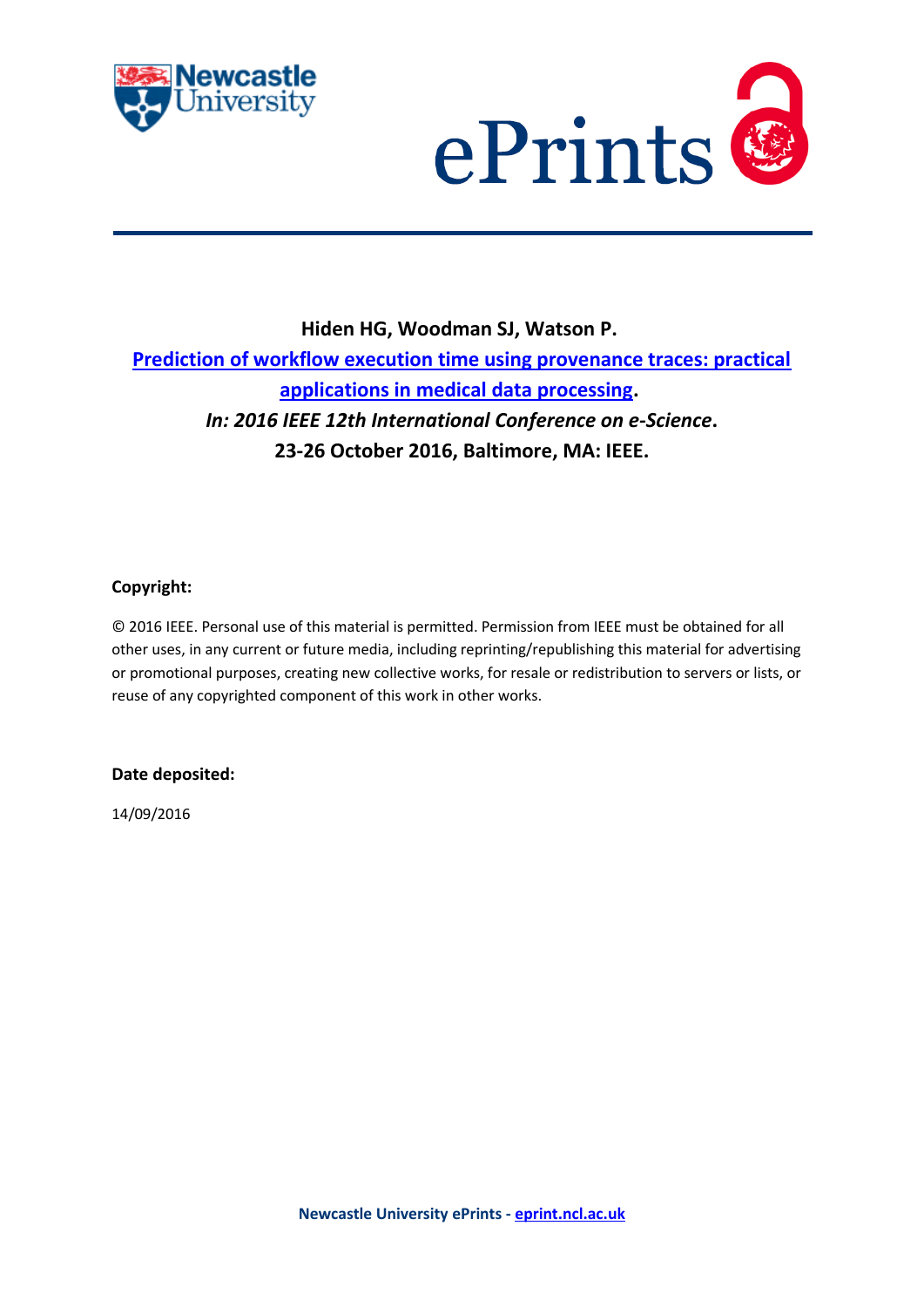# Prediction of workflow execution time using provenance traces: practical applications in medical data processing

Hugo Hiden School of Computing Science Newcastle University Newcastle upon Tyne, UK Email: hugo.hiden@ncl.ac.uk

Simon Woodman School of Computing Science Newcastle University Newcastle upon Tyne, UK Email: simon.woodman@ncl.ac.uk

Paul Watson School of Computing Science Newcastle University Newcastle upon Tyne, UK Email: paul.watson@ncl.ac.uk

*Abstract*—The use of cloud resources for processing and analysing medical data has the potential to revolutionise the treatment of a number of chronic conditions. For example, it has been shown that it is possible to manage conditions such as diabetes, obesity and cardiovascular disease by increasing the right forms of physical activity for the patient. Typically, movement data is collected for a patient over a period of several weeks using a wrist worn accelerometer. This data, however, is large and its analysis can require significant computational resources. Cloud computing offers a convenient solution as it can be paid for as needed and is capable of scaling to store and process large numbers of data sets simultaneously.

However, because the charging model for the cloud represents, to some extent, an unknown cost and therefore risk to project managers, it is important to have an estimate of the likely data processing and storage costs that will be required to analyse a set of data. This could take the form of data collected from a patient in clinic or of entire cohorts of data collected from large studies. If, however, an accurate model was available that could predict the compute and storage requirements associated with a piece of analysis code, decisions could be made as to the scale of resources required in order to obtain results within a known timescale.

This paper makes use of provenance and performance data collected as part of routine e-Science Central workflow executions to examine the feasibility of automatically generating predictive models for workflow execution times based solely on observed characteristics such as data volumes processed, algorithm settings and execution durations. The utility of this approach will be demonstrated via a set of benchmarking examples before being used to model workflow executions performed as part of two large medical movement analysis studies.

#### I. INTRODUCTION

Historical and ongoing research projects are investigating the links between levels of physical activity and chronic conditions such as Type II Diabetes and Myotonic Dystrophy Type  $I^{12}$ . The most common method for monitoring the physical activity of a subject is via the use of wearable devices such as accelerometers. Typically these take the form of a wristwatch that captures data at 100Hz over a period of several

weeks. Devices such as the GENEActiv<sup>3</sup> and Actiwatch<sup>4</sup> are commonly deployed and a wide body of research has been published using data captured in this way [1].

Movement data takes the basic form of a long timeseries containing three distinct channels of data captured from three perpendicular axes  $(X, Y \& Z)$ . An analysis of the patterns within this data can give an insight into a number of underlying conditions: Activity level [2], sleep quality [3] and, gait [4] which can be used to indicate quality of life, aid in assessments and measure rehabilitation of some medical conditions.

In conjunction with this movement data capture, in many studies, patients attend clinics periodically in order to discuss progress with a clinician. They will often have other measurements, such as weight, blood glucose etc. taken and their physical activity inspected.

The issue, however, is that as the wrist worn accelerometers measure movement data over three axes at approximately 100Hz for many days, the quantity of data to be analysed is large - a typical data file is approximately 800MB in size and comprises some 100 million rows of data. Once collected, the analysis procedure [5] for this data involves categorizing the acceleration signals into one of several categories for instance: Sedentary, Light Activity, Walking and Running. This is then used to make recommendations as to suitable exercise plans for that specific patient. Further analysis may also be conducted [6] which can answer different research questions such as whether the patients sleep is affected by a change in medication or investigate exercise patterns across a large population.

Although the task of processing data for a single patient is tractable, clinical studies have collected movement data from large numbers of participants and analysing this data requires larger scale facilities. The sizes of three studies are shown in Table I

Clearly, given an hour of typical processing time for a simple analysis, the task of processing data from a complete

<sup>1</sup>http://www.directclinicaltrial.org.uk/

<sup>2</sup>http://optimistic-dm.eu/

<sup>3</sup>http://www.geneactiv.org

<sup>4</sup>http://www.philips.co.uk/healthcare/product/HC1046964/

actiwatch-spectrum-activity-monitor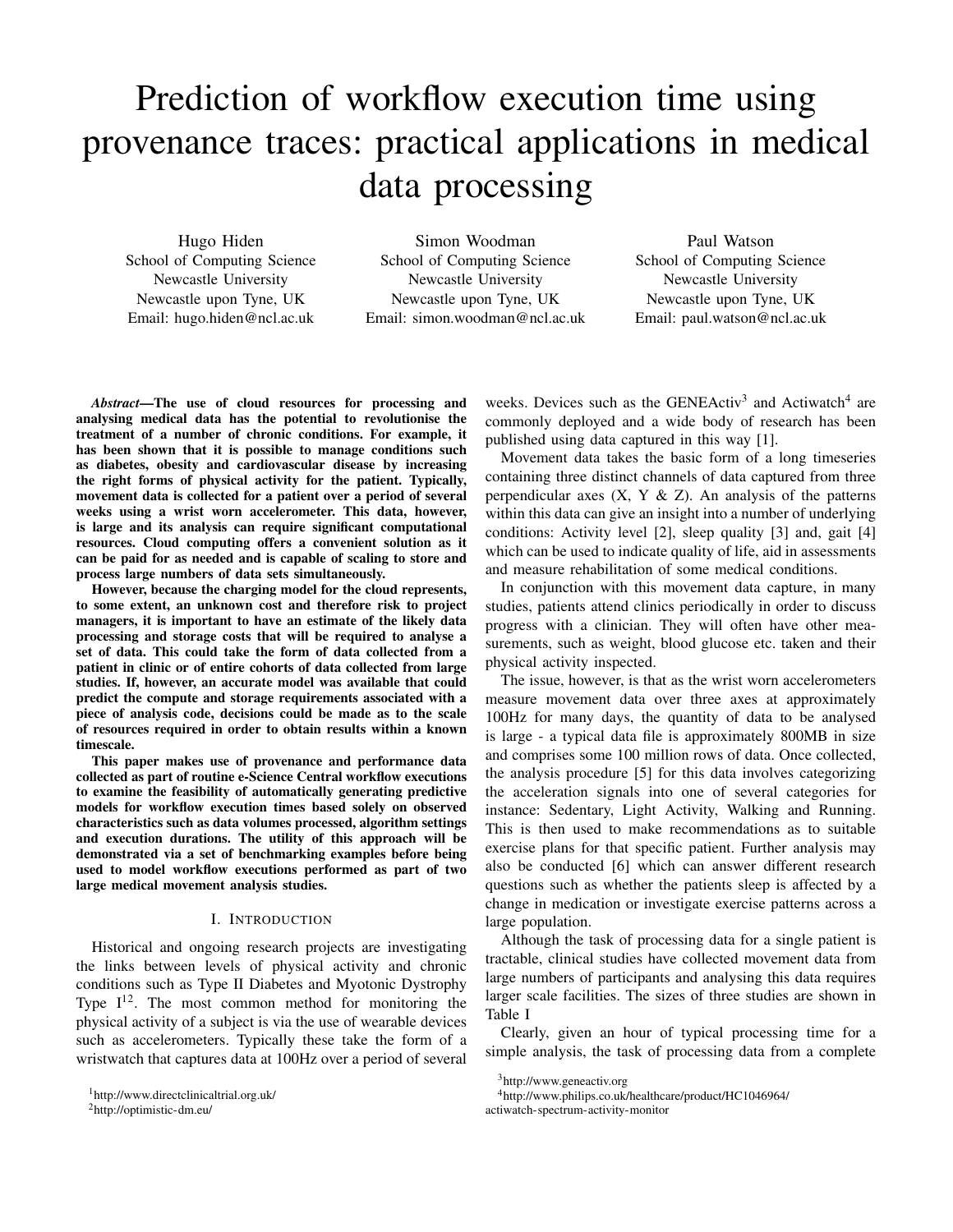TABLE I MOVEMENT STUDY SIZES

| <b>Study</b>  | <b>Participants</b> | Data Size |
|---------------|---------------------|-----------|
| Newcastle 85+ | 1000                | 300GB     |
| Whitehall     | 4300                | 4TB       |
| UK Biobank    | 100k                | 24TB      |

study is not a trivial one. For example, using the information shown in Table I, an analysis of the Whitehall study using an algorithm such as PAC1 [5] would take approximately six months of continuous computation on a single PC ignoring any data preparation and transformation required. This raises issues regarding the both provision of appropriate resources to complete an analysis in an acceptable time frame and also keeping track of the analysis process and software versions used.

This tracking requirement is particularly important as movement analysis algorithms are the subject of active research with improvements and fixes published frequently. For example, one popular algorithm [6] has seen thirteen releases in a two year period in order to fix bugs and increase functionality.

The use of workflows to coordinate the analysis of data generated in these projects is increasingly common. The developers of algorithms such as PAC1 and GGIR are experts in classifying movement based on accelerometery. However, in the context of a long running study there are usually study management issues such as participant tracking and reporting, and other associated data prepraration tasks. Workflow engines mitigate some of these issues by providing suites of services used in traditional Extract, Translate, Load pipelines [7] which are convenient in this context too. The availability of these services allows the algorithm developers to focus on the medical aspects of their work and use in-built tools for the other tasks. The framework that the workflow will execute within usually also deals with concurrent executions and dependency resolution, again relieving the algorithm developer from having to consider these issues.

The e-Science Central cloud data analytics platform is an Open Source multi-user system for the storage and analysis of a wide range of data sets [8]. It provides data storage and sharing facilities along with a workflow engine designed to operate at large scale within a hosted cloud environment.

Within clinical and pre-clinical trials, usually a data analyst within the project team will determine the algorithmic needs of the study and develop the workflows which will generate reports. During the study the staff collecting the data, often in a clinic, will upload that data into e-Science Central where the workflow developed by the analyst will process it. When these workflows are executed, they are queued for execution by one of several servers dedicated to the task of running workflows (Workflow Engines). In order to maintain a fair access to these Workflow Engines, it is important to balance the calculation time between all of the users of the system and to schedule workflow execution over a range of resources. Predicting the runtime of any given workflow, therefore, is a vital first step towards achieving this and is also critical for the provision of the estimated cost and storage requirements associated with running a trial. Additionally, because workloads on the system can require the addition of significant numbers of workflow engines, a prediction of the likely end time for these workloads would enable workflow engines to be brought online proactively and shut down in a more timely manner. This is particularly pertinent given the uneven processing requirements in these studies - devices are usually recovered sporadically when clinics run and lead to higher processing requirements at these times. At other times there will be little or no requirement for processing resources.

This paper describes a system which captures live performance data and uses it to build a suite of models that can be used to predict various characteristics of workflows. These models can be updated on demand or in response to the collection of a sufficient quantity of additional logging data.

Although the performance modelling work presented in this paper was carried out using the e-Science Central platform, the methodology and indeed the code developed is applicable to any system that can be instrumented to produce the correct form of performance logging data. The contributions of this paper fall largely into three areas:

- 1) Estimating the future performance of software components based on predictive models trained on historical data.
- 2) The ability to combine a number of models of individual unit operations in the same order as they would be invoked in arbitrary workflows and the ability to predict the likely performance of these workflows.
- 3) A system to capture and store historical performance data and generate suites of predictive models from it.

This paper is structured as follows: The following Section provides context and compares the work in this paper to previously published research. Section III gives an overview of the architecture of e-Science Central and how the performance data is captured. The process for generating and managing predictive models is described in Section IV and these are evaluated against medical workloads in Section V. Finally, conclusions are drawn in Section VII.

#### II. RELATED WORK

A significant quantity of research has been performed in an attempt to predict the execution time of software in order to improve scheduling, particularly within Grid and HPC environments. Some researchers have considered complete applications [9]–[11] whilst others have attempted to decompose these into components as we do [12], [13]. The work presented in by Duan [12] is of particular interest as it closely resembles ours but focuses on Grid deployment scenarios. One of the key differences is our use of the 'Panel of Experts' pattern [14] to generate multiple predictive models of each service rather than their use of a Radial Basis Function neural network. We have found that it is imperative to include multiple modelling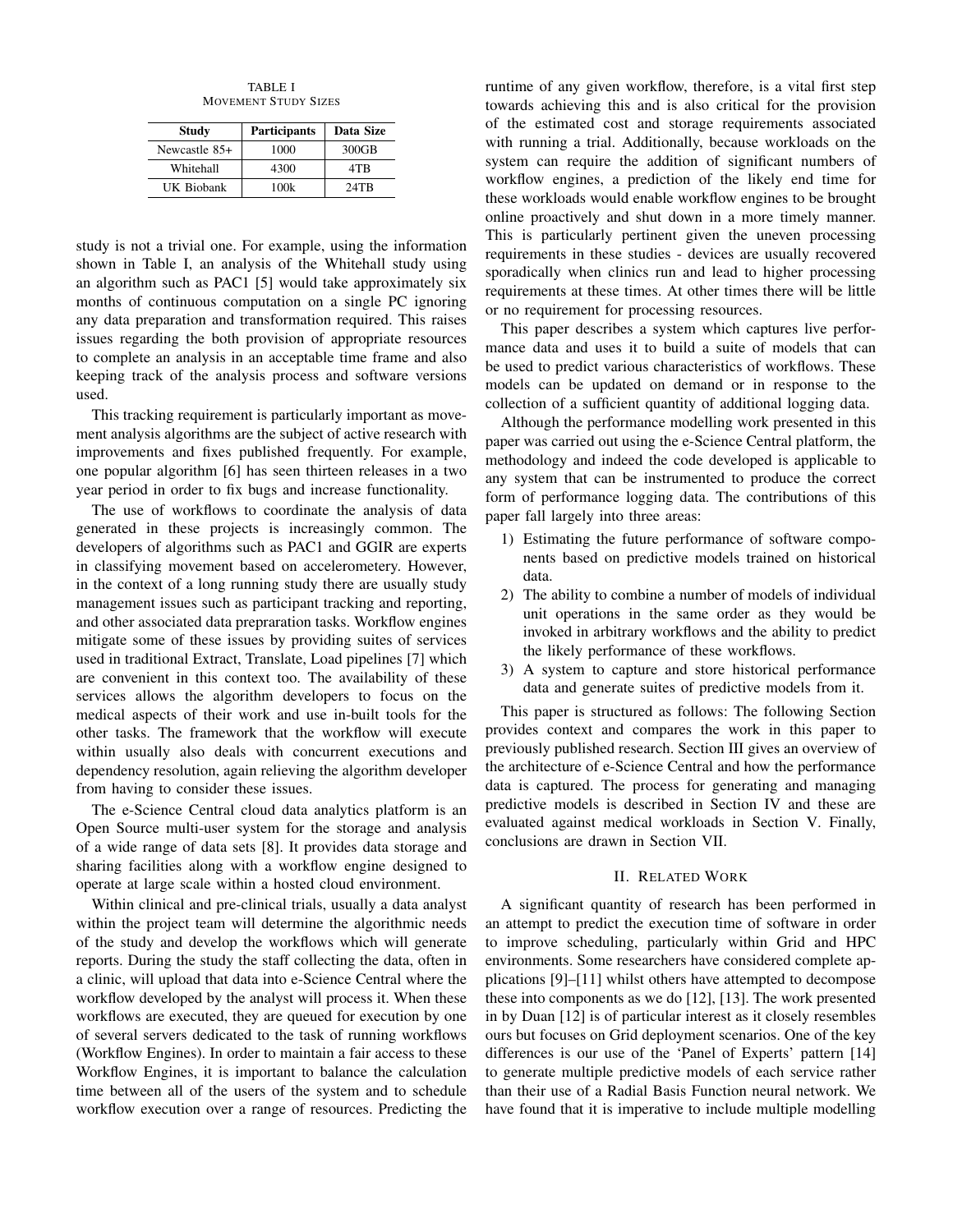techniques as some components will model significantly better or worse depending on the technique used.

The work by Cushing [15] discusses how to scale Map-Reduce style problems based on the expected execution time. The aim here is to reduce the overall computation time by dedicating more resources to components which are expected to take a longer duration. In addition they aim to prevent starvation of future components due to a previous one having not completed execution. We do not restrict our execution pattern to Map-Reduce, although we are able to construct such a pattern using e-Science Central workflows.

Within the context of cloud computing, Roy [16] use autoregressive moving averages to predict the current workload of a system. However, they are concerned with scaling cloud architecture to minimise response time in a web application rather than scientific workflow applications which exhibit different characteristics.

Work by Miu [17] considers other features of the input data other than the size when generating predictive models for algorithms such as those found in the Weka toolkit. This work is, in some respects, more ambitious than ours but also more expensive in terms of computing power required and knowledge of the algorithm being modelled. We consider each service as a black box and make no attempt to include features other than the size of the input data and the code configuration parameters within our models. In future we would like to encompass other features of the input data but this would increase the complexity of the system. In addition we have found that many of the services used within scientific workflow applications deployed within e-Science Central to date are amenable to simple analysis based on the size of the input data including physical activity analysis and image processing algorithms [5], [6], [18].

The work around the Prophesy project to develop a general purpose performance analysis system is most similar to our approach [19]. However, they focus on lower level instrumentation of the source code than we do where our 'building blocks' are workflow services. Further, they require the source code to be available in order to insert the performance monitoring hooks during the compilation phase. Instead, our work has focused on instrumenting the execution environment to allow any code deployed into the environment to benefit from performance capture.

The literature around the Prophesy system also details some approaches to leveraging multiple predictive models to generate a prediction for a larger unit of work [20]. As their work is principally aimed at lower level functions with more complex inter-relationships they generate what can be considered to be a cross-product of model relationships between each 'kernel' of computation. Our approach differs in that we only consider the effects of the data transferred from one component to another and, given that we are dealing with higher level components without such inter-relationships, we do not need to compute the cross-product of all components. We also show that it is feasible to use the output of one predictive model as the input to another whereas other systems simply consider the

summation of the predictions from each model [21].

#### III. ARCHITECTURE

e-Science Central is a portable 'platform-as-a-service' that can be deployed on a variety of hardware platforms ranging from a Raspberry Pi to public/private clouds and supercomputing infrastructures. Cloud computing has the potential to give scientists the computational resources they need, when they need them. However, cloud computing does not make it easier to build the often complex, scalable secure applications needed to support scientists. e-Science Central was designed to overcome these obstacles by providing a platform on which users can carry out their research, and build high-level applications. Using a web browser, users can upload data, share it in a controlled way with colleagues, and analyse the data using either a set of pre-defined blocks, or their own, which they can upload or create online. A range of data analysis and programming languages are supported, including Java, Javascript, R and Octave.

The blocks which are hosted within e-Science Central can be combined into larger units of computational work, workflows, which compose multiple re-usable components to perform data analysis. Workflows in e-Science Central only include data flow – control flow, outside of each block, is not provided. However, as workflows are able to execute other workflows a simple recursive structure can be described but the termination condition must be expressed within a specialised block. We have found through extensive work with scientists in varying application areas that data flow alone is sufficient to suit their needs [22]. The benefit of supporting pure data flow, as we will see in Section IV, is that it greatly simplifies the process of generating predictive models of the workflow execution time. Workflows are created using an online editor which supports drag and drop workflow creation from a palette of both common and user supplied blocks. Blocks themselves can be created using another online editor or common software development tools such as Maven.

Versioning is an integral storage feature in e-Science Central, allowing users to work with old versions of data, blocks and workflows. All objects (data, files and workflows) are automatically versioned when they are updated by the user. From the perspective of modelling blocks, this allows us to directly compare the execution time of different versions of the same block and use the previous version when insufficient data is available for the current version of the block (see Section IV-B). In addition to each block being versioned, they may be parameterised with different runtime configurations. Such parameters include the source of the data to import, initialisation parameters for algorithms and other runtime settings. These parameters are included in the data collected for model construction wherever possible (specifically when the parameter has, or can be represented as, a numerical, noncategorical value).

Workflows are enacted by a set of workflow engines which typically run on separate machines from the main e-Science Central server. A workflow within e-Science Central differs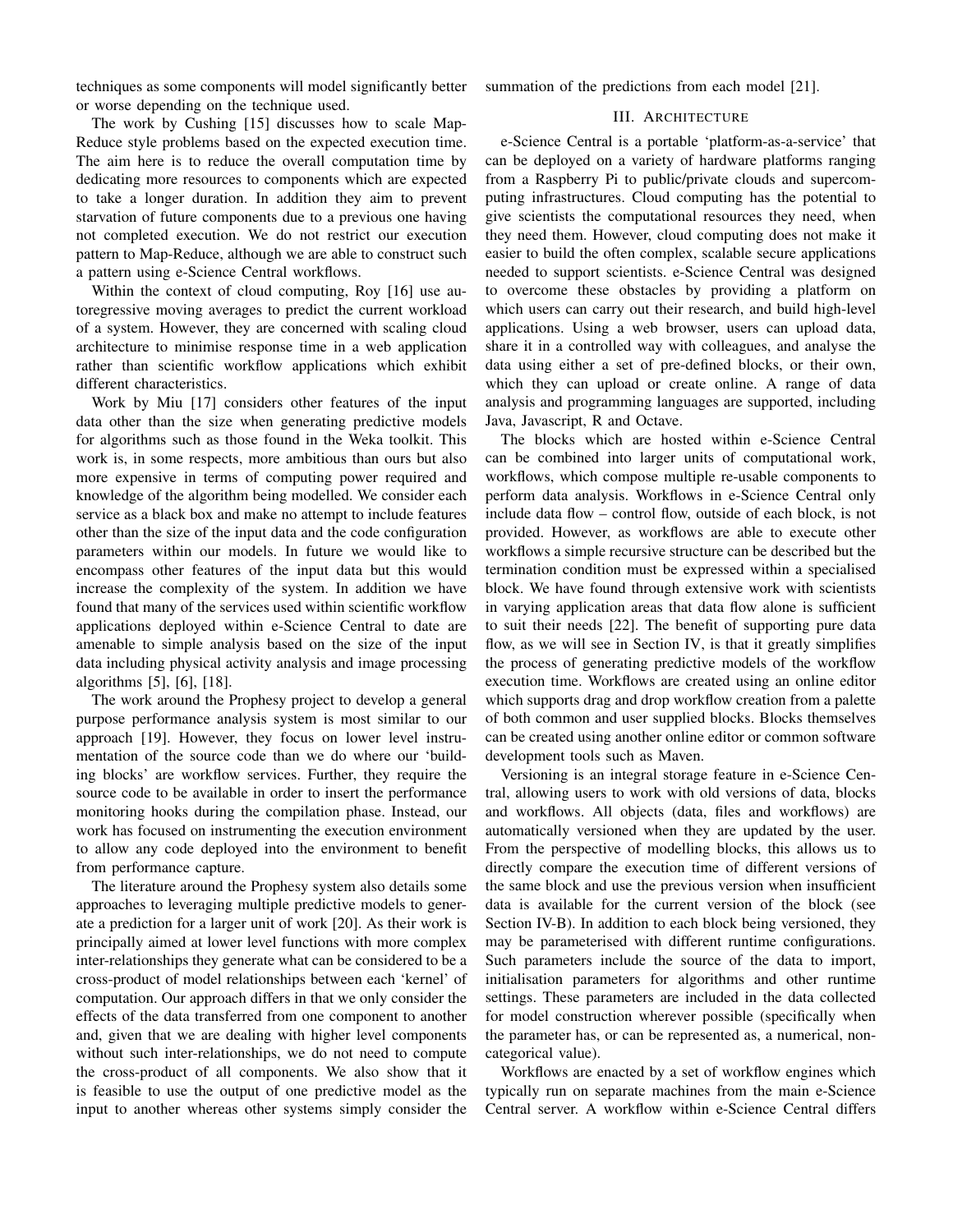from the more traditional workflow model in that the data flow it represents is executed entirely on the workflow engine and does not typically make calls to external services. The individual blocks within the workflow are separate code libraries that are downloaded to the workflow engine (or potentially installed using the operating system package manager) where they then operate upon the data generated by the workflow execution. Because the workflow engines themselves perform all of the computational tasks required in order to execute a workflow, adding more workflow engines increases the processing power of the system. Depending on the characteristics of the workload, we have been able to support over 200 workflow engines using a single server. Each workflow engine executes a workflow by analysing the directed acyclic graph which represents it. From this, a sequence of block executions is constructed which allows the engine to execute them in an order which ensures that the input data is available for each block within the workflow when required.

Each time a block in a workflow is executed, a provenance message is sent to a queue for persistence in the provenance database. Currently, the provenance message for a workflow block includes details of the code used within the block, the data sets the block operated on, the configuration of the block and the user running the workflow. This information was selected because it contains sufficient data to recreate the actions performed on a given piece of data within the system [23]). During the development of the performance modelling system described in this paper, the provenance capture platform was extended to include performance data which was stored in a separate provenance database. The approach adopted was to log all of the available parameters of the execution of blocks within workflows that could possibly be used to predict performance. Specifically, the following performance attributes were logged in the performance database:

- Execution time This is the total time taken for a block within the workflow to execute. The time is measured from the time that the process executing the block is started to the time it terminates. This time measurement does not include the time taken by the workflow engine to deploy any code that the block depends on and is therefore a direct measurement of code execution time and not a combination of code execution time and workflow management overhead.
- Block settings Each block within the workflow can be configured with a number of settings. These settings are block specific and can have a significant influence on the time taken for a block to run. For example, a modelling block might include a parameter for specifying the model complexity. This would have a dramatic effect on the block execution time. The performance capture system logs any numerical block property in the performance database. References to data stored within the e-Science Central file system are treated slightly differently in that the size of the document is logged as a parameter in the performance database. The data capture was limited to

numerical properties in this case because the modelling tools selected do not operate on non-numerical data. If, however, classification algorithms that consider categorical data were found to yield useful predictions, additional block settings could be captured trivially.

- Data volumes The volume of data consumed by each block is a critical parameter for modelling execution time and is captured in the performance database where it is linked to individual block inputs and outputs. Model building algorithms can then access the information about the total volumes of data passing through workflow blocks.
- Machine characteristics The type of the machine executing workflow blocks is logged because it enables block executions to be grouped by machine type when building models. The actual machine data (CPU speed, memory type etc) is not used for modelling as it is impossible, with the current version of e-Science Central, to know in advance which engine within the execution pool will execute a given workflow. It can, however, be used to select the appropriate model to use to estimate workflow termination time once it has started and the exact characteristics of the selected workflow engine are known.

The data within the Performance server is consumed asynchronously from a JMS queue which prevents it from affecting the performance of the system that it is monitoring and allows multiple sources of performance metrics to send data concurrently. When received, the data is persisted into a Postgres database. In order to generate the models we make use of the Apache Commons Maths 3 library and a JavaEE application server to host the code. This simplifies access to the performance database and the provision of the various APIs which allow the data to be consumed by other systems. The models, once constructed, are stored in the database and allow predictions to be generated and comparisons between different models of same block to be made.

The actual selection of the parameters used in any model is delegated to the specific model building algorithms deployed within the system. This approach was adopted because the modelling system has been designed to build multiple predictive models for each workflow block, each of which is likely to include a different subset of the performance data contained in the database. The capture of this comprehensive set of parameters also allows models to be built of properties other than execution time. For example, the data captured could allow models to be built relating the physical RAM consumed by a block to the quantity of data processed.

There are two ways that the models and predictions can be consumed by other interested parties: a simple web application is provided to allow users to view performance data and generate predictions whilst a REST based API allows integration with the core e-Science Central server and other external systems.

Although currently we are only concerned with modelling performance data collected from e-Science Central workflows,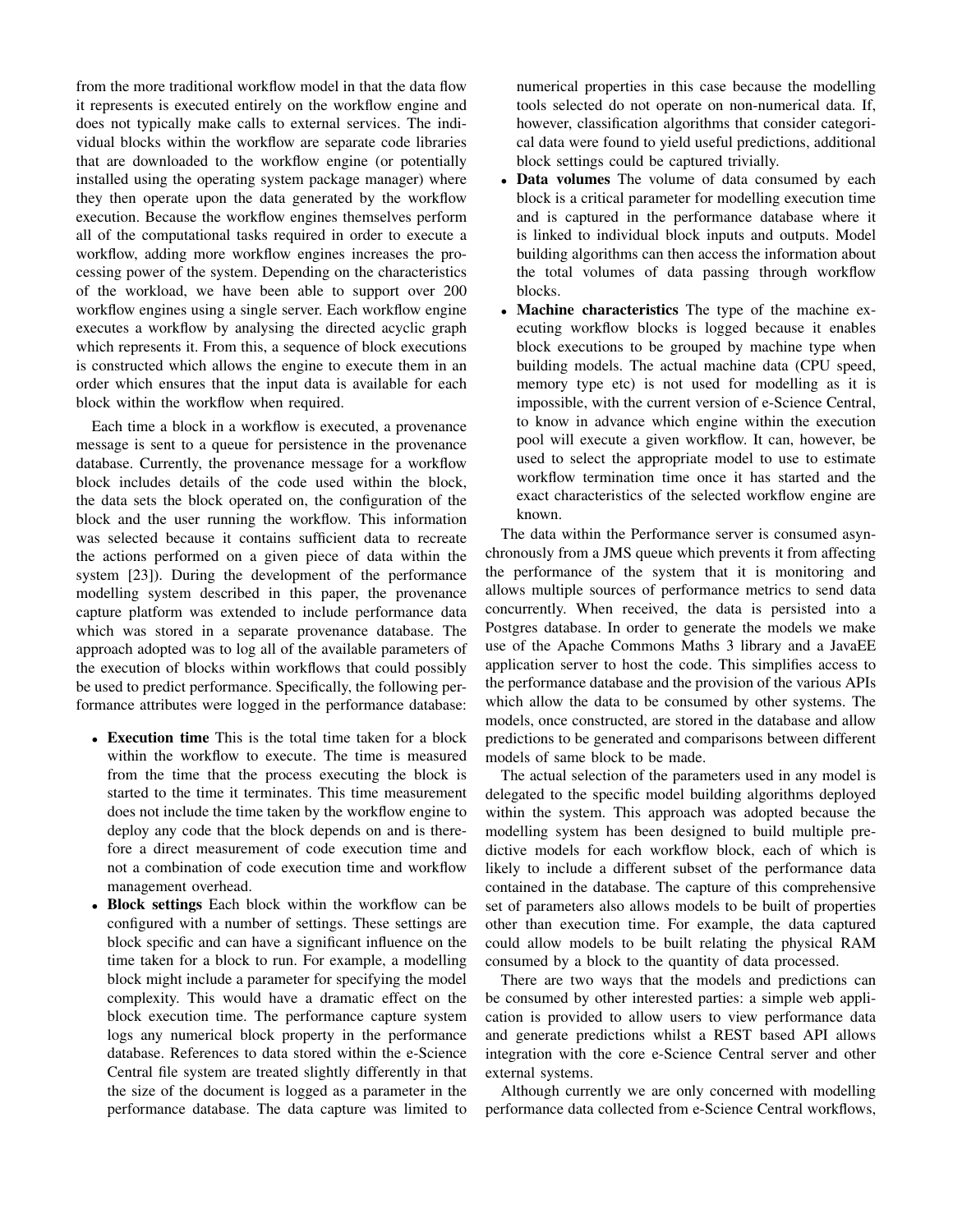

Fig. 1. Architecture of the Performance Server

the architecture is generic and can interface with other systems in order to generate and consume performance data. For instance, workflow enactors such as Taverna or Galaxy could be instrumented to submit performance data into the system. The only modification required would be to the logic for combining the predictive models generated for each block or action within the workflow. Indeed it is not limited to capturing workflow based execution data: any system which is able to log the performance characteristics of a task could submit data. In addition, we have integrated the prediction code into the e-Science Central workflow editor to allow real time feedback to users as they are creating their workflows.

#### IV. MODELLING PERFORMANCE

Within e-Science Central, workflows can be considered as a linked set of individual software components (blocks) which act sequentially upon items of data. Execution proceeds in the following manner:

- 1) The workflow is analysed to discover all of the blocks that contain no input connections. These are defined as data source blocks that act to bring data to the server hosting the workflow engine.
- 2) Once the data source blocks have been identified, an execution thread is started which starts from the first data source block and propagates data through all of downstream blocks, which are executed in an order which ensures that all of the required input data items for each block have been produced by any linked upstream blocks.
- 3) Execution terminates once all of the possible execution paths from the data source blocks have been traversed.

The basic structure of an e-Science Central workflow is illustrated in figure 2 which shows a number of connected blocks  $(B_1...B_n)$ . Each of these blocks can contain a property set that defines its behaviour  $(P_1...P_n)$ . The analysis pass of the workflow execution process will identify  $B_1$  as the single



Fig. 2. e-Science Central workflow structure

data source block. The execution thread will first execute  $B_1$ using the property set,  $P_1$ . This will take a period of time,  $D_1$ , and produce a piece of output data,  $O_1$ . This data item will be propagated to the second block in the workflow,  $D_2$ , along the connection,  $C_{1,2}$ . The second block,  $B_2$ , will then be executed using it's property set,  $P_2$ , and input data set,  $O_1$ . This process will take  $D_2$  seconds.

From this it can be seen that the total actual execution duration for the workflow,  $D_{wf}$  can be expressed as:

$$
D_{wf} = \sum_{i=1}^{n} D_i
$$
 (1)

To generate an estimated execution duration for the workflow,  $D_{wf}$ , a summation of duration estimates for the individual workflow blocks is therefore required:

$$
\hat{D_{wf}} = \sum_{i=1}^{n} \hat{D}_i
$$
 (2)

This approach is applicable to the e-Science Central workflow engine because it does not attempt to execute any blocks in parallel, so the total execution time can easily be calculated. For cases where workflow paths can be operated in parallel, the longest duration for each parallel path must be summed in order to predict the total execution time. In order to generate a prediction of the execution duration for a particular block,  $\hat{D}_i$ , a relationship needs to be defined that relates execution duration to the various attributes of the block that can influence performance. In general the execution duration for a block will be a function of the input data size to the block,  $O_{i-1}$ , the actual code within the block and the block parameter settings,  $P_i$  (see Section III). The estimated duration of any block within the workflow can therefore be calculated using:

$$
\hat{D}_i = f_{Di}(P_i, O_{i-1})\tag{3}
$$

where  $f_{Di}$  represents the predictive duration model for the  $i^{th}$  workflow block. From this, it follows that the total workflow duration can be predicted by:

$$
\hat{D_{wf}} = \sum_{i=1}^{n} (f_{Di}(P_i, O_{i-1}))
$$
\n(4)

Because the duration estimate for each block within the workflow is dependent upon the size of the data flowing into it, the process of estimating the duration of a multi-block workflow is complicated by the fact that, for non data source blocks (i.e. most blocks within the workflow) a value for the input data size must also be estimated. If the output data size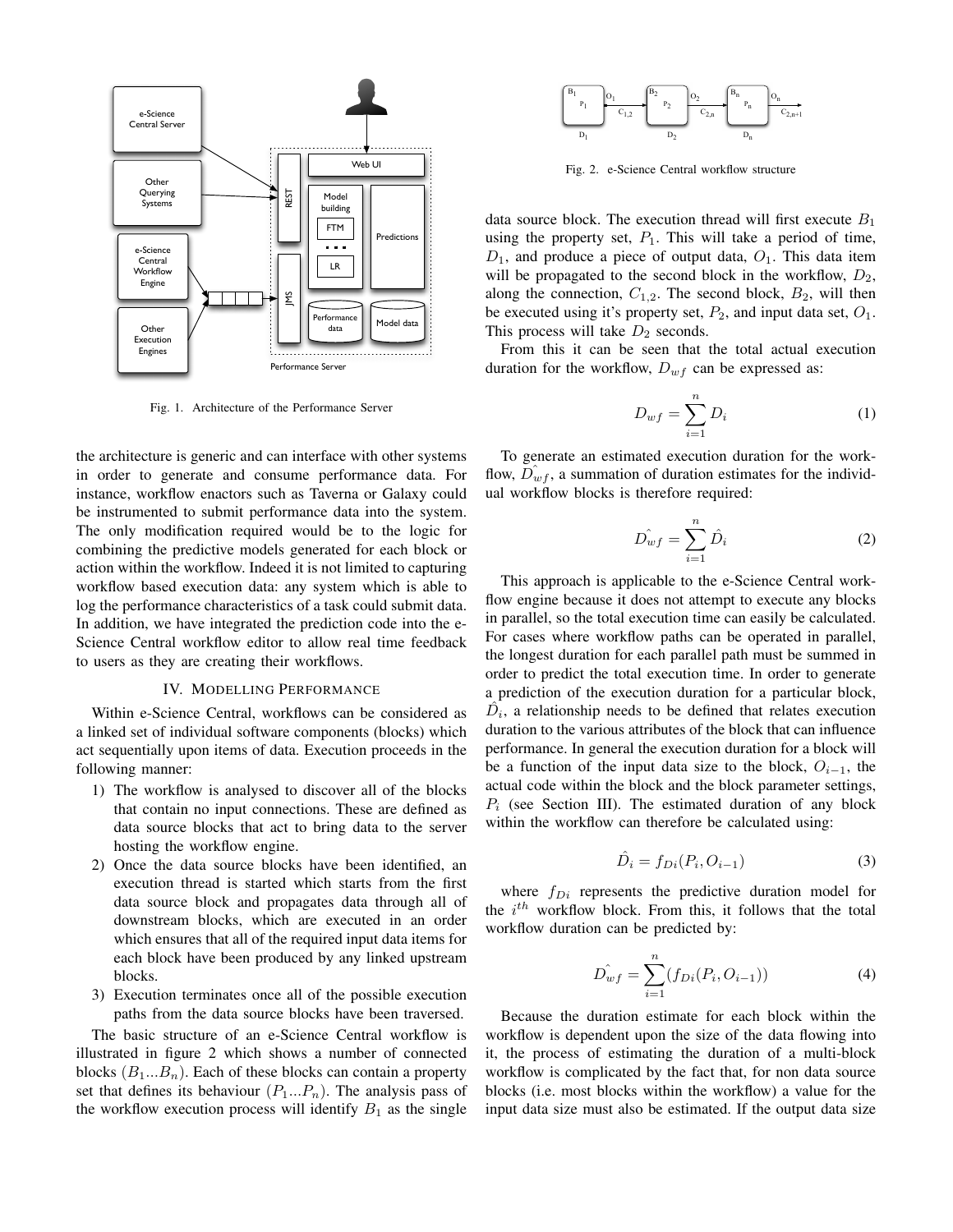for a block is assumed, like the duration estimate, to be a function of the input size  $(O_{i-1})$  and the block settings  $(P_i)$ , the output data size for a given block within a workflow can be modelled using:

$$
\hat{O}_i = f_{Oi}(P_i, \hat{O}_{i-1})
$$
\n<sup>(5)</sup>

Where  $f_{Qi}$  represents the predictive output size model for the  $i^{th}$  workflow block. During the process of producing a duration estimate for an entire workflow, this size estimate is propagated throughout the workflow in place of the actual data sizes. It follows, therefore that as the size of the workflow increases, the model prediction will be degraded by both the errors in predicting the duration of each block and also the errors accumulated by propagating size estimates to each duration prediction. The availability of accurate models which can predict the quantity of data produced by executing individual blocks is therefore central to accurately estimating total workflow execution time. Section V will investigate whether, for the workflows examined in this paper, this is indeed the case.

#### *A. Model Types*

The relationship between block duration and observed execution data for blocks within an e-Science Central workflow can fall into one of three broad categories:

- 1) The block duration can be estimated using a linear combination of the execution data contained within the performance database. In this case a simple linear model of the form  $y = mx + c$  can be used to estimate the execution duration.
- 2) The block duration follows a non-linear relationship between execution time and the captured performance data. In this case one of a number of non-linear models (for example, polynomial regression or a neural network) can be used to estimate execution duration. During our experiments, none of the deployed blocks exhibited a non-linear relationship so these model types were not considered. It should, however be noted that some of the blocks studied in this paper could eventually demonstrate a non-linear relationship as larger data volumes are processed. In this situation it would be fairly straightforward to add additional model types to the performance modelling system allowing non-linear duration models to be constructed.
- 3) The block duration exhibits no correlation to any of the observed execution data. In this situation, the duration prediction for the block is modelled as the average execution time for all observed executions of the block contained within the performance database.

The performance modelling system can maintain models for each version of each block observed during workflow executions and generate duration predictions using the most appropriate model on demand. This requires models to be managed (Section IV-C) and also the facility to generate some sort of prediction even in situations where the quantity of observed data is insufficient to create one of the models described above (Section IV-B).

#### *B. Model Fallbacks*

One of the key requirements for the performance modelling application is to provide a robust prediction of performance properties that are refined as more data becomes available. Therefore, a number of fallback predictions are provided to cater for situations where models are unavailable for a block. This could be because a block has never been executed or that the data collected at the current time is unsuited to generating predictions. The following fallback logic has been implemented:

- 1) If there is no model available for a specific version of a block a version agnostic model is used. This model is constructed from all of the executions of a block and covers data collected from all versions.
- 2) If there are no models of any sort for a block, but there is at least one observation for a block, average values for execution duration and output size will be used.
- 3) If there is no data of any sort for a block, the average duration for all blocks will be used and the average output data size will be used for predicting output sizes.
- 4) If the system has just been initialised and no data of any type is present, no prediction will be returned.

The reasoning behind the above logic is to return a prediction wherever possible and to always return the best prediction that the system can provide at a given point in time. Predictions returned are marked with a quality flag which indicates whether the prediction has been generated using data collected for the correct version of a block or whether any fallback predictions have been used.

#### *C. Model management*

Because the nature of a block cannot generally be determined *a priori*, the performance modelling system must be able to determine automatically whether the execution duration of a block is linear, non-linear or uncorrelated with respect to the observed data. In order to achieve this, the system builds every type of model contained within its library for each block. In the experiments presented in this paper, this involved building linear and mean predictor models at each model update step. This pattern has been adopted for some earlier chemical modelling work [14] and has been referred to as the "panel of experts" approach. Once built, the model demonstrating the best performance on a set of test data is used to generate duration predictions until the next model update step. During the generation of the results shown in Section V, the models were updated only once, after the initial data sets had been collected. In an actual deployment, an automatic model updating strategy would be required. This could be triggered, for example by the availability of a significant quantity of new observations, an increase in model prediction error or the age of the models within the library passing some threshold. Regardless of the strategy adopted, the process of rebuilding the models is identical: a model update message is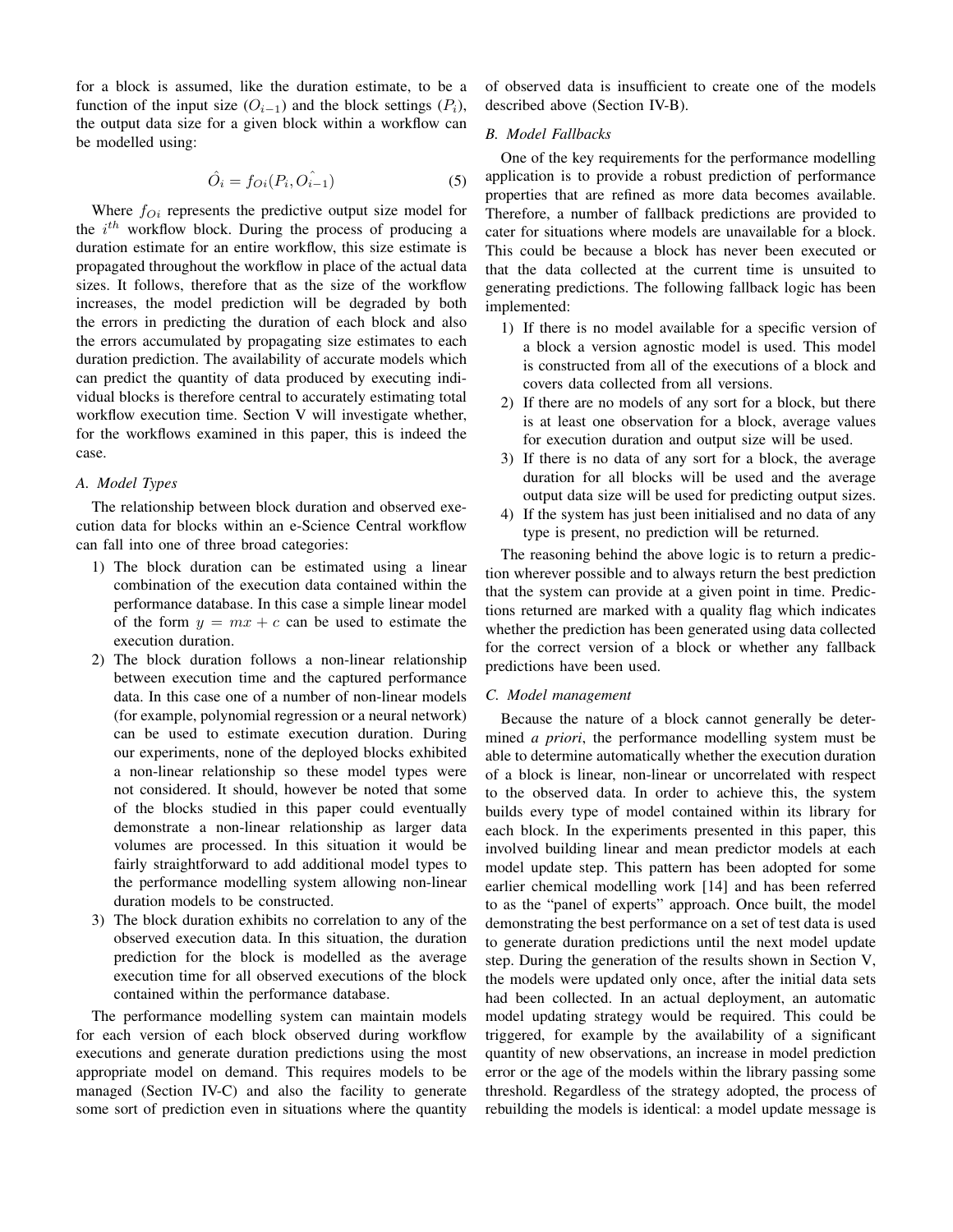sent to the performance server which then initiates a number of model update threads. These threads rebuild the models without requiring an interruption to the data collection process.

#### V. EXPERIMENTAL RESULTS

In order to demonstrate the suggested approach to modelling workflow performance, a number of experiments were performed. Initially, these focused on running simple workflows containing a set of trivial blocks under ideal conditions to investigate whether it was indeed possible to generate reliable performance models. Experiments were then performed using the same simple workflows in a more challenging Cloud environment (Amazon EC2) to establish the level of inaccuracies introduced be operating within a multi-tenanted environment. The next set of experiments focused on running a workflow containing blocks performing more complex work. These were performed in Amazon EC2.

#### *A. Simple workflow tests*

The workflow studied in the initial experiments contained ten simple Java blocks that are provided with every installation of e-Science Central. These blocks perform basic data manipulation tasks and are therefore more IO than CPU intensive. As such, the execution of these blocks is likely to be very highly correlated to the data volumes being passed through them. The workflow used is shown in figure 3 and contains the following basic blocks:

All models built during these experiments were compared using the Root Mean Squared Error measurement (RMSE), and the correlation  $(r^2)$  between the predicted and observed execution durations.

*1) Experiment 1:* For the first experiment, the workflow shown in figure 3 was executed 250 times with a set of randomly generated input files ranging in size from 7KB to 14MB. These files were pre-generated and one was selected at random for each of the 250 executions. The same sets of data were transferred to Amazon EC2 for the second experiment. The results of this experiment demonstrated that:

- 1) It was possible to generate an accurate prediction of the volumes of data produced by each of the blocks studied. For example, the volume of data produced by the Import File block is predicted with almost 100% accuracy using a linear model with the size of the imported file captured as a block property as it's single input variable.
- 2) For the majority of blocks, it was possible to generate an accurate prediction of execution time based upon the size of the input data and the captured block configuration parameters. For example, figure 4 shows the duration prediction model for the Shuffle block  $(RMSE=0.344, r^2=0.999)$ .
- 3) For some blocks, the duration model, at the data sizes tested, did not generate a good prediction. For example the model for the Import File block demonstrated a poor fit to the observed data (see figure 5). However, an examination of the spread of execution times shows a fairly small spread when compared with other data

intensive blocks. It is likely that, at the scales tested (a maximum data size of 14MB), the imported file sizes do not take a significant time to copy to the workflow engine meaning that there is an insufficiently rich set of data to build any meaningful predictive models.



Fig. 3. Simple data generation workflow

This set of 250 workflow executions yielded 2500 observations within the performance database which were then used to build the suite of predictive models. In order to assess the performance of these models when applied to different workflows (containing a subset of the blocks shown in figure 3), a different workflow was constructed which again processed a set of randomly generated data (figure 6).

This workflow was executed multiple times and for each execution, the actual duration was recorded along with a duration estimate generated by the performance monitoring system (RMSE= $4.077$ , $r^2$ = $0.997$ ). The results of this exercise are shown in figure 7. Figure 7 shows a number of runs executing significantly faster than predicted. An examination of the results shows that these are the final executions of the experiment. Because the workflow engine executes multiple workflows concurrently, towards the end of any run, in the current setup, there is a strong chance that one workflow will be left executing alone. This workflow will not be competing for resources (filesystem, CPU etc) with other workflows and, as such, executes faster than predicted by the model.

*2) Experiment 2:* The second experiment carried out was a direct repeat of the first, but performed on a public cloud (Amazon EC2). The installation was configured in a manner typical of many e-Science Central installations and comprised a single server machine containing the JBoss application server and Postgres database with two additional machines, each containing a workflow engine. All machines used were m1.xlarge instances configured with 4x 2GHz Intel Xeon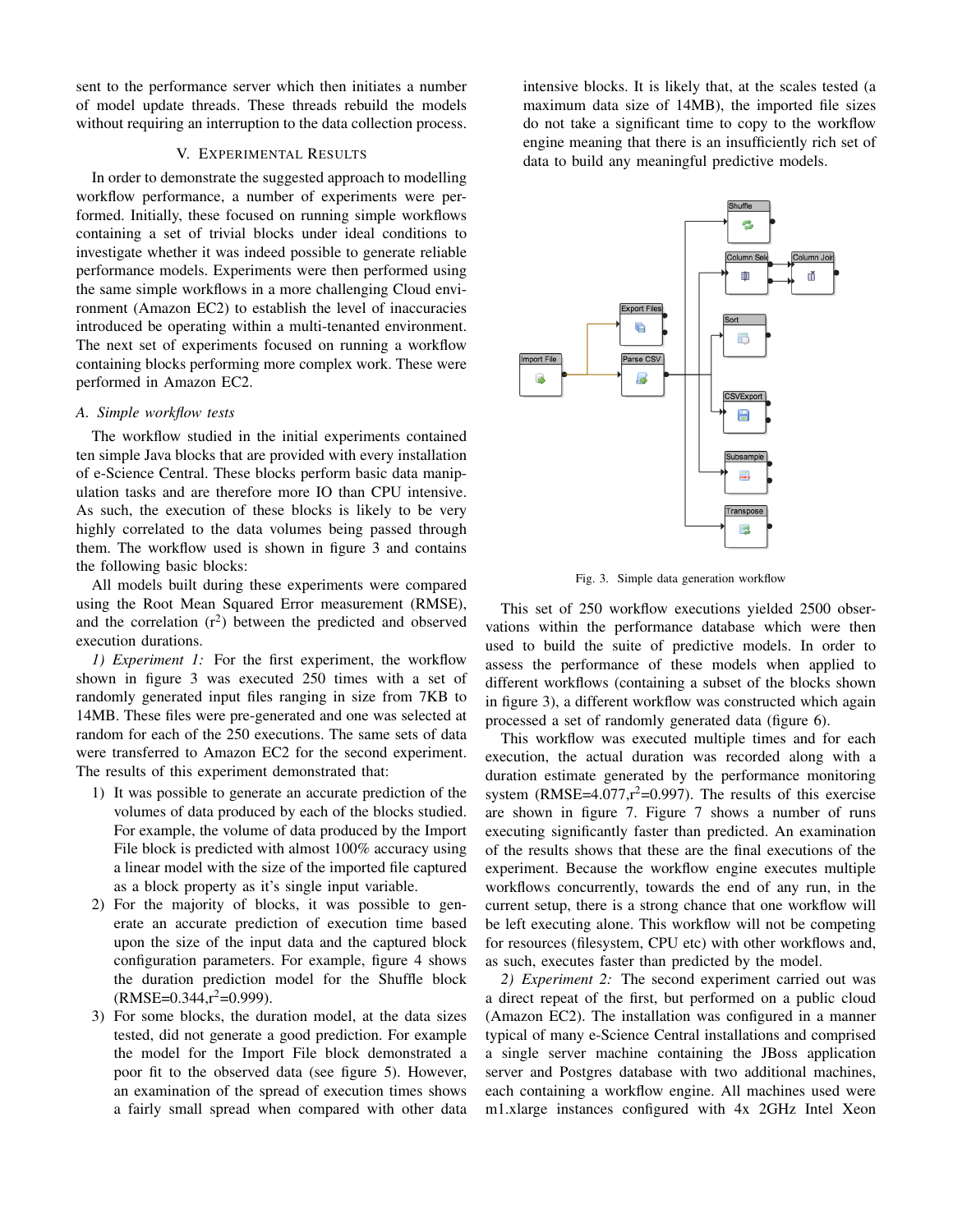

Fig. 4. Prediction of execution duration of the Shuffle block on local server



Fig. 7. Execution duration prediction for new workflow



Fig. 5. Prediction of execution duration of the Import File block on local server

CPUs and 15GB RAM. Once again, 250 executions of the simple calibration workflow shown in figure 3 were started and the results captured using the performance monitoring system. The results of this experiment also indicated a good model performance (see, for example figure 8, which illustrates the model performance on the Shuffle block), albeit with a slightly larger spread in predicted execution times when processing larger data files.



Fig. 8. Prediction of execution duration of the Shuffle block on Amazon EC2

#### VI. MOVEMENT PREDICTIONS

Having determined the feasibility of generating models via the use of the ambient provenance and performance data capture architecture show in Figure 1, the next experiment produced predictive models of a set of movement analytics routines operating within the e-Science Central platform. Although the plaform has been deployed in multiple studies, the models built in this section focus on a standard library provided in R (GGIR) [6] that process raw accelerometry data collected from wearable devices. This library was selected

Fig. 6. Testing workflow

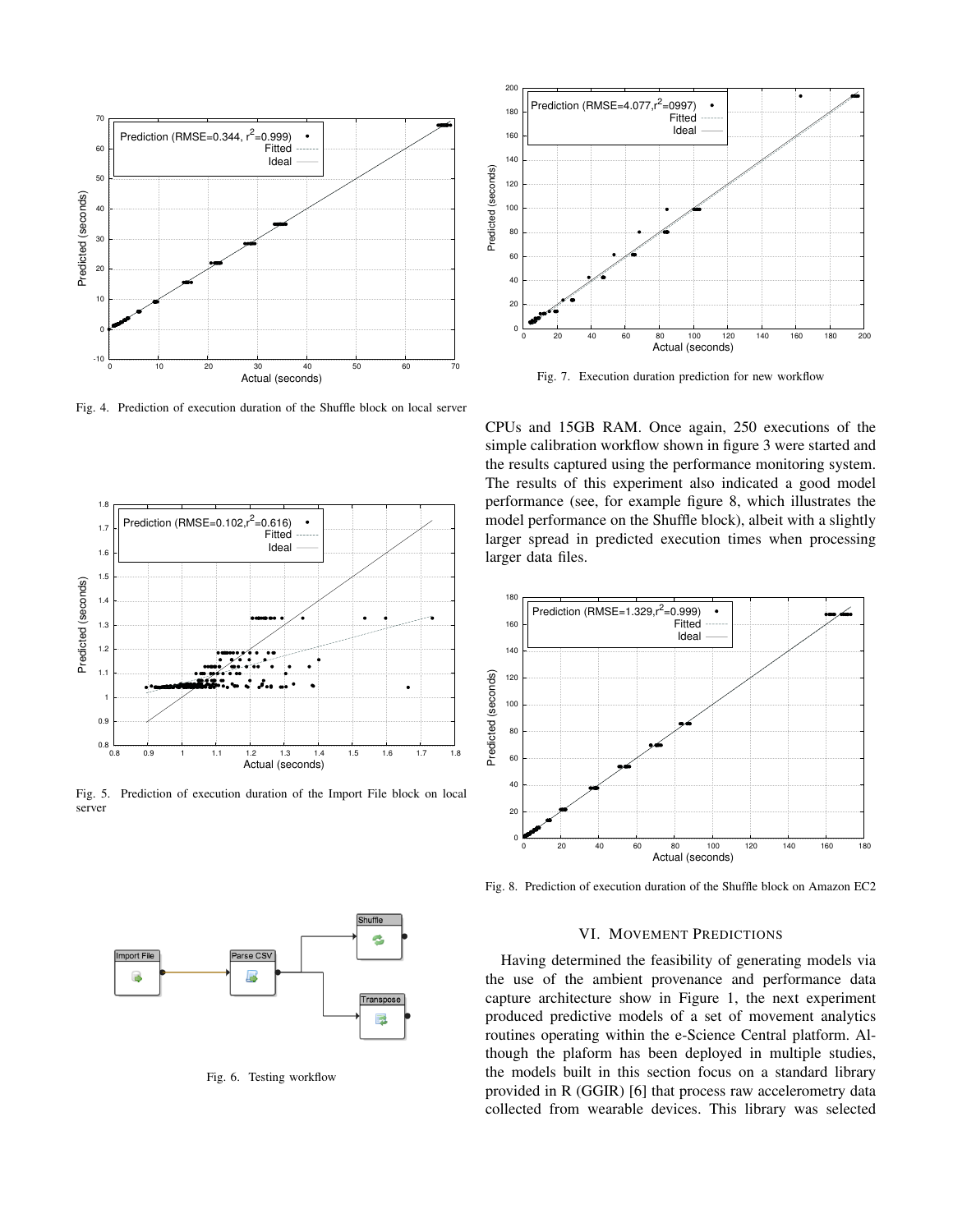because it has seen the widest adoption of the various algorithms contained in the system and has the largest collection of performance data available. The algorithm itself comprises two operational phases:

- Part 1: Is a computationally expensive process that is performed once for each data file. Its purpose is to generate a set of metadata that can be used to facilitate a range of different analyses and produce various summary reports.
- Part 2-n: Once the summary metadata has been generated a set of second phase analyses can be carried out to generate reports.

The workflows modelled therefore follow a standard pattern: Data import and parsing, GGIR part 1 metadata generation then GGIR part 2 report generation. Data was collected from each of the two GGIR phases over a set of studies with the aim of generating duration and output size models.

Models for execution duration were genarated using data gathered from the Optimistic (Observational Prolonged Trial In myotonic dystrophy type 1 to Improve Quality of Life Standards, a Target Identification Collaboration) study, which was operated by Newcastle University with data collection distributed between Newcastle, Munich, Nijmegen and Paris. This study focussed around approximately 300 people with a genetic diagnosis of myotonic dystrophy type 1, 18 years old and able to walk independently [24]. As part of this study, participants were asked to visit an assesement centre at least five times over a seventeen month period and were required to use a wrist worn accelerometer.



Fig. 9. GGIR Part 1 Duration Model

Data gathered from the three centres was uploaded to a central e-Science Central installation where workflows automatically performed a GGIR Part 1 processing step, followed by the generation of a customised report (a GGIR Part 2 operation). Interesting, the GGIR Part 1 model demonstrated a roughly linear performance up until the execution time reached about 1200 seconds. Subsequently, the code took substatially longer than predicted to execute. After an investigation, it became apparent that the data files were uploaded by to the e-SC server by the various study centres in batches. This had the effect of a number of files competing for resources on the system, with the effect that some executions took longer than predicted. The output size model (i.e. the size of the generated report) demonstrated a broadly linear response with the actual metadata size being in the range 7-10MB for each participant collection exercise. It is also apparent from the graphs that the majority of durations and output size predictions are clustered in a fairly tight area. The most likely cause of this observation is the fact that the study protocol produced very similar data file sizes as the participants all wore the devices for broadly similar periods of time.



Fig. 10. GGIR Part 1 Generated Data Size Model

An updated version of the GGIR algorithm, which combines both Part 1 and Part 2 demonstrates this clustering behaviour more clearly, with an upper predicted execution time of approximately 1400 seconds. (Figure 11).



Fig. 11. GGIR Version 2 Duration Model